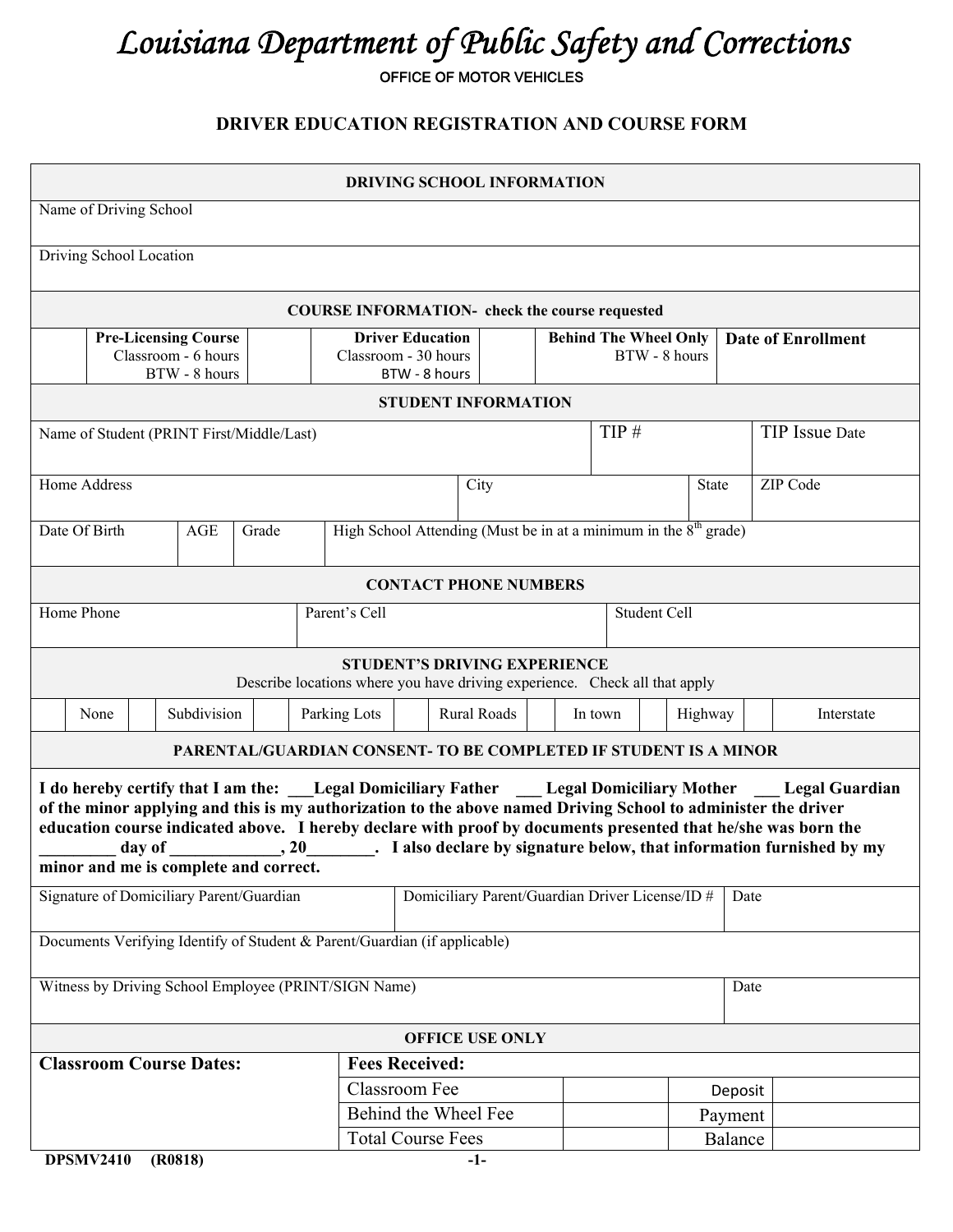## **DRIVER EDUCATION REGISTRATION AND COURSE FORM BEHIND THE WHEEL INSTRUCTION**

| <b>Student Name</b>        | Student TIP # |
|----------------------------|---------------|
| <b>Driving School Name</b> |               |

| <b>Classroom / OMV Knowledge Test Grades</b>                                                                  |                                                                                                                                                                             |      |           |        |            |          |                                                                                                       |          |              |             |              |              |
|---------------------------------------------------------------------------------------------------------------|-----------------------------------------------------------------------------------------------------------------------------------------------------------------------------|------|-----------|--------|------------|----------|-------------------------------------------------------------------------------------------------------|----------|--------------|-------------|--------------|--------------|
|                                                                                                               | <b>Classroom Grade:</b><br>(average of quizzes & Knowledge Test)<br>The above listed applicant has successfully completed the Classroom Course of Driver Education with the |      |           |        |            |          | <b>OMV Knowledge Test Grade:</b><br>(place grade on Certificate of Completion as the Classroom grade) |          |              |             |              |              |
| noted scores.<br><b>Classroom Instructor</b><br>Date                                                          |                                                                                                                                                                             |      |           |        |            |          |                                                                                                       |          |              |             |              |              |
|                                                                                                               | Behind The Wheel Instruction - Must be a minimum of 8 hours of driving time. RIDING TIME DOES NOT COUNT.                                                                    |      |           |        |            |          |                                                                                                       |          |              |             |              |              |
| VIN#<br>Ending<br>Beginning                                                                                   |                                                                                                                                                                             |      | Beginning | Ending | Instructor | Student  | Road Type                                                                                             |          |              |             |              |              |
| Date                                                                                                          | Time                                                                                                                                                                        | Time | (Last 6)  |        | Odometer   | Odometer | Initials                                                                                              | Initials | $\mathbf{R}$ | $\mathbf C$ | H            |              |
|                                                                                                               |                                                                                                                                                                             |      |           |        |            |          |                                                                                                       |          | $\bf{R}$     | $\mathbf C$ | H            | $\mathbf{I}$ |
|                                                                                                               |                                                                                                                                                                             |      |           |        |            |          |                                                                                                       |          | $\bf R$      | $\mathbf C$ | $\mathbf H$  | $\mathbf{I}$ |
|                                                                                                               |                                                                                                                                                                             |      |           |        |            |          |                                                                                                       |          | $\bf{R}$     | $\mathbf C$ | $\bf{H}$     | $\bf{I}$     |
|                                                                                                               |                                                                                                                                                                             |      |           |        |            |          |                                                                                                       |          | $\bf{R}$     | $\mathbf C$ | $\mathbf{H}$ | $\mathbf{I}$ |
|                                                                                                               |                                                                                                                                                                             |      |           |        |            |          |                                                                                                       |          | R            | $\mathbf C$ | Н            | $\mathbf I$  |
|                                                                                                               |                                                                                                                                                                             |      |           |        |            |          |                                                                                                       |          | $\bf R$      | $\mathbf C$ | $\bf{H}$     | $\mathbf I$  |
|                                                                                                               |                                                                                                                                                                             |      |           |        |            |          |                                                                                                       |          | $\bf R$      | $\mathbf C$ | $\mathbf H$  | $\mathbf I$  |
|                                                                                                               |                                                                                                                                                                             |      |           |        |            |          |                                                                                                       |          | $\bf R$      | $\mathbf C$ | Н            | $\mathbf I$  |
|                                                                                                               | The above listed applicant has successfully completed the Behind The Wheel Course of Driver Education                                                                       |      |           |        |            |          |                                                                                                       |          |              |             |              |              |
|                                                                                                               | with the noted score.                                                                                                                                                       |      |           |        |            |          |                                                                                                       |          |              |             |              |              |
| Signature of Behind The Wheel Instructor                                                                      |                                                                                                                                                                             |      |           |        |            | Date     |                                                                                                       |          |              |             |              |              |
|                                                                                                               |                                                                                                                                                                             |      |           |        |            |          |                                                                                                       |          |              |             |              |              |
| I, the undersigned, attest to the fact that the above named student has successfully completed the curriculum |                                                                                                                                                                             |      |           |        |            |          |                                                                                                       |          |              |             |              |              |
|                                                                                                               | of a 38 hour driving course as defined in R.S. 32:402.1 & R.S. 32:407. Falsification of any information                                                                     |      |           |        |            |          |                                                                                                       |          |              |             |              |              |
|                                                                                                               | contained in this certificate will be considered perjury and injury to official public documents.                                                                           |      |           |        |            |          |                                                                                                       |          |              |             |              |              |
| Signature of School Owner<br>Date                                                                             |                                                                                                                                                                             |      |           |        |            |          |                                                                                                       |          |              |             |              |              |
|                                                                                                               |                                                                                                                                                                             |      |           |        |            |          |                                                                                                       |          |              |             |              |              |
| DPSMV2410                                                                                                     | (R0818)                                                                                                                                                                     |      |           |        |            |          | Road Type = $R$ - Rural $C$ - City $H$ - Highway I - Interstate                                       |          |              |             |              |              |